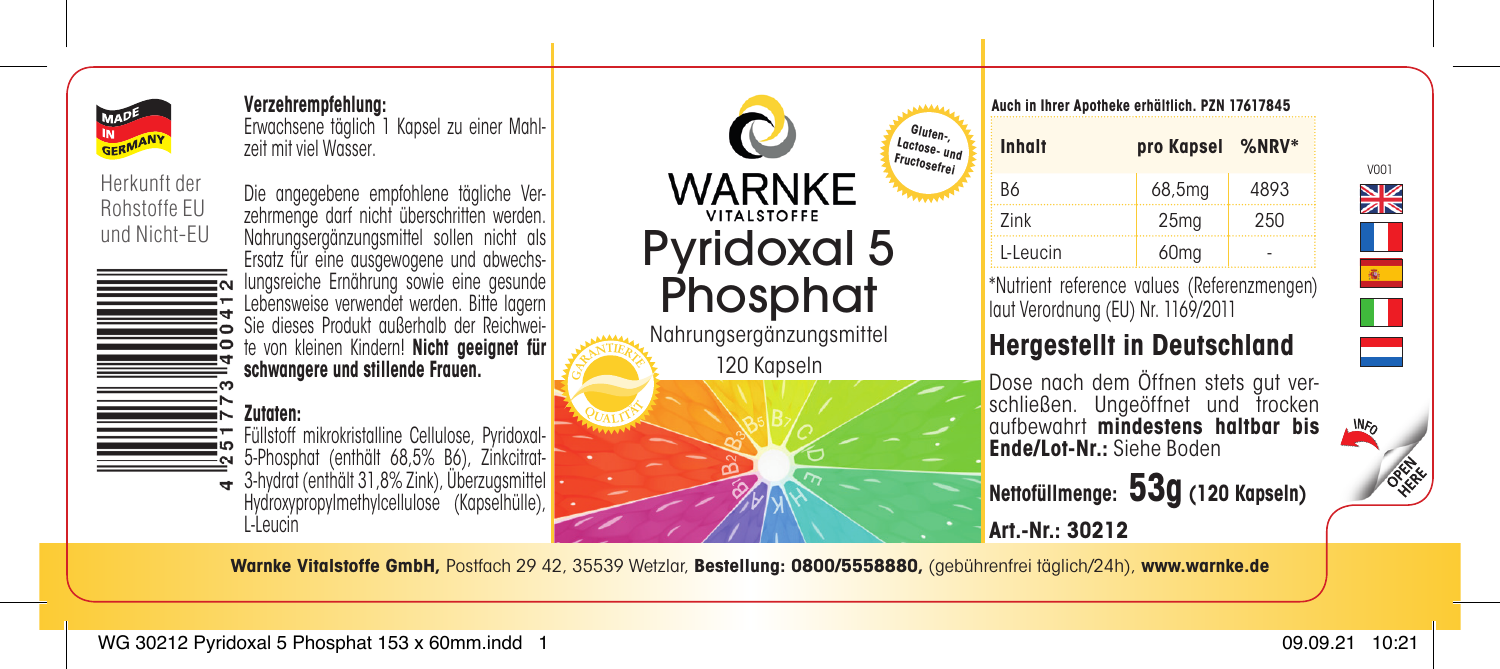WG 30212 Pyridoxal 5 Phosphat 153 x 60mm.indd 2 09.09.21 10:21 09.09.21 10:21

 $\sim$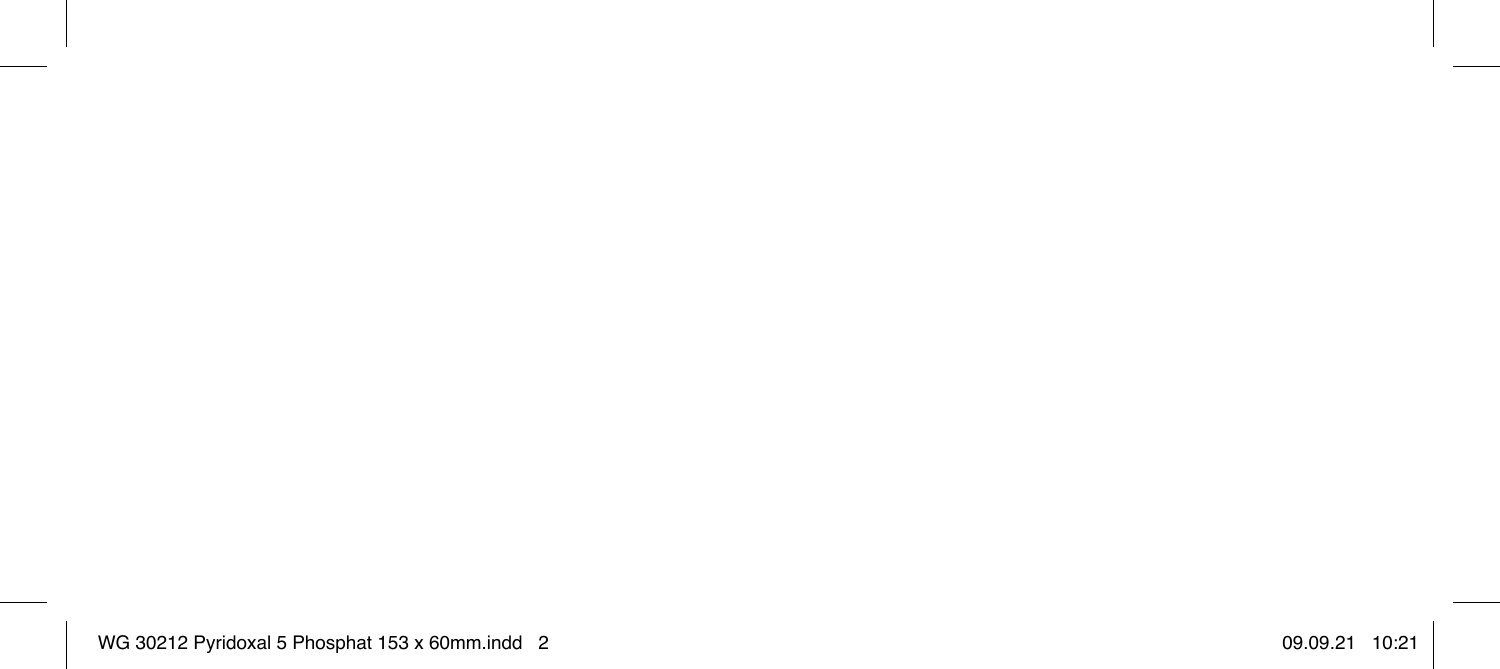#### Directions:

Adults 1 capsule daily with a meal and plenty of water.

Do not exceed the recommended daily intake. Food supplements should not be used as a substitute for a balanced and varied diet or a healthy lifestyle. Keep out of reach of children! Not suitable for pregnant and breastfeeding women.

### Ingredients:

Bulking Agent Microcrystalline Cellulose, Pyridoxal 5 Phosphat (contains 68,5% B6), Zinc Citrate 3-Hydrate (contains 31,8% Zinc), Glazing Agent Hydroxypropylmethylcellulose (Capsule Shell), L-Leucine



| <b>Supplement</b><br><b>Facts</b> | per<br><b>Capsule</b> | $%$ NRV* |
|-----------------------------------|-----------------------|----------|
| R6                                | 68,5mg                | 4893     |
| Zinc                              | 25 <sub>mg</sub>      | 250      |
| L-Leucine                         | 60 <sub>mg</sub>      |          |

\*Nutrient reference values according to Regulation (EU) No 1169/2011

# Made in Germany

Always close tightly after use. Store in a dry place. Best before end/batch No. See bottom

Net content: 53g (120 Capsules)

Product No.: 30212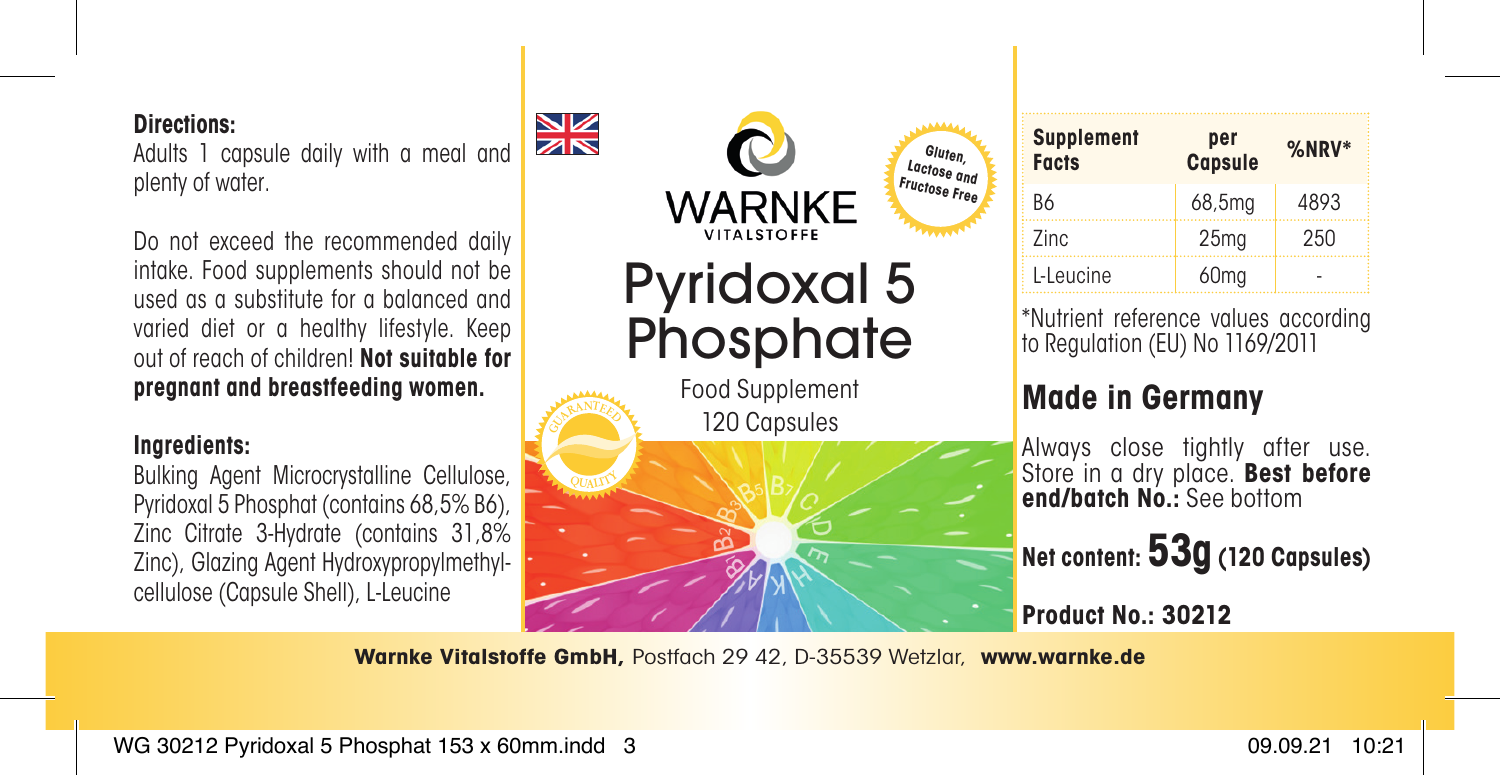#### Posologie:

Adultes. 1 gélule par jour au repas avec un grand verre d'eau.

La dose quotidienne recommandée ne doit pas être dépassée. Les compléments alimentaires ne doivent en aucun cas se substituer à une alimentation variée, équilibrée et à un mode de vie sain. Tenir le produit hors de portée des enfants. Ne convient pas aux femmes enceintes et allaitantes.

### Composition:

Agent de charge cellulose microcristalline, Phosphate de pyridoxal 5 (contient 68.5%) B6), Citrate de zinc 3-hydrate (contient 31,8% zinc), agent d'enrobage hydroxypropylméthylcellulose (enveloppe de la gélule), L-Leucine



**TERRIT** 

Sans Gluter Lactose ni Fructose

# Phosphate de pyridoxal 5



| Contenu     | par Gélule %VNR* |      |
|-------------|------------------|------|
| R6          | 68,5mg           | 4893 |
| <b>Zinc</b> | 25 <sub>mg</sub> | 250  |
| L-Leucine   | 60 <sub>mg</sub> |      |

\*Valeurs nutritionnelles de référence conformément au Règlement (UE) n° 1169/2011

Bien refermer la boite après utilisation. À conserver au sec et à consommer de préférence avant fin/ N° de lot: Voir le fond de la boite

Quantité nette: 53g (120 Gélules)

N° d'article: 30212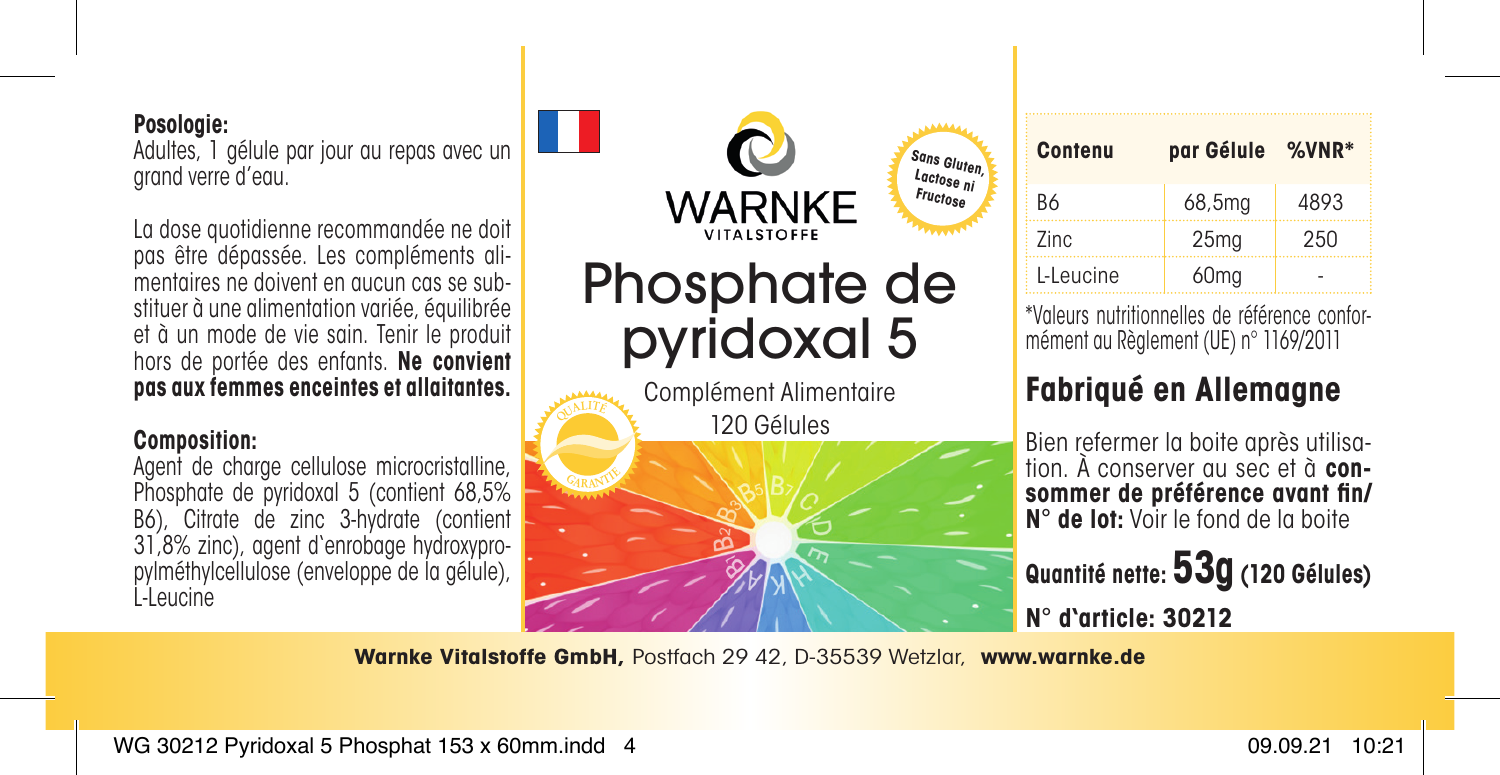### Recomendación de consumo:

Adultos, tomar 1 cápsula al diá con una comida y abundante agua.

La dosis diaria expresamente recomendada no debe ser sobrepasada. Los complementos alimenticios no deben utilizarse como sustituto de una dieta equilibrada. Mantenga este producto fuera del alcance de los niños más pequeños. No apto para mujeres embarazadas o en período de lactancia.

### Ingredientes:

Agente de carga celulosa microcristalina, Fosfato de piridoxal 5(contiene 68,5% B6), Citrato de zinc 3-hidrato (contiene 31,8% zinc), agente de recubrimiento hidroxipropilmetilcelulosa (cubierta de la cápsula), L-Leucina



piridoxal 5

120 Cápsulas

**CALIDA<sup>D</sup> <sup>G</sup>ARANTIZAD<sup>A</sup>**

 $\langle \widehat{\mathbf{g}} \rangle$  .

| Información<br><b>Nutricional</b> | por<br>Cápsula   | $%$ VRN* |
|-----------------------------------|------------------|----------|
| R6                                | 68,5mg           | 4893     |
| <b>Zinc</b>                       | 25 <sub>mg</sub> | 250      |
| L-Leucina                         | 60 <sub>mg</sub> |          |

\*Valores de referencia de nutrientes según el Reglamento (UE) n° 1169/2011

# Complemento Alimenticio **Fabricado en Alemania**

Una vez abierto, cierre el bote correctamente. Conservar en un lugar seco y fresco. Consumir preferentemente an tes del fin de/N° de lote: Ver en la base

Cantidad neta: 53g (120 Cápsulas)

Núm. de art°: 30212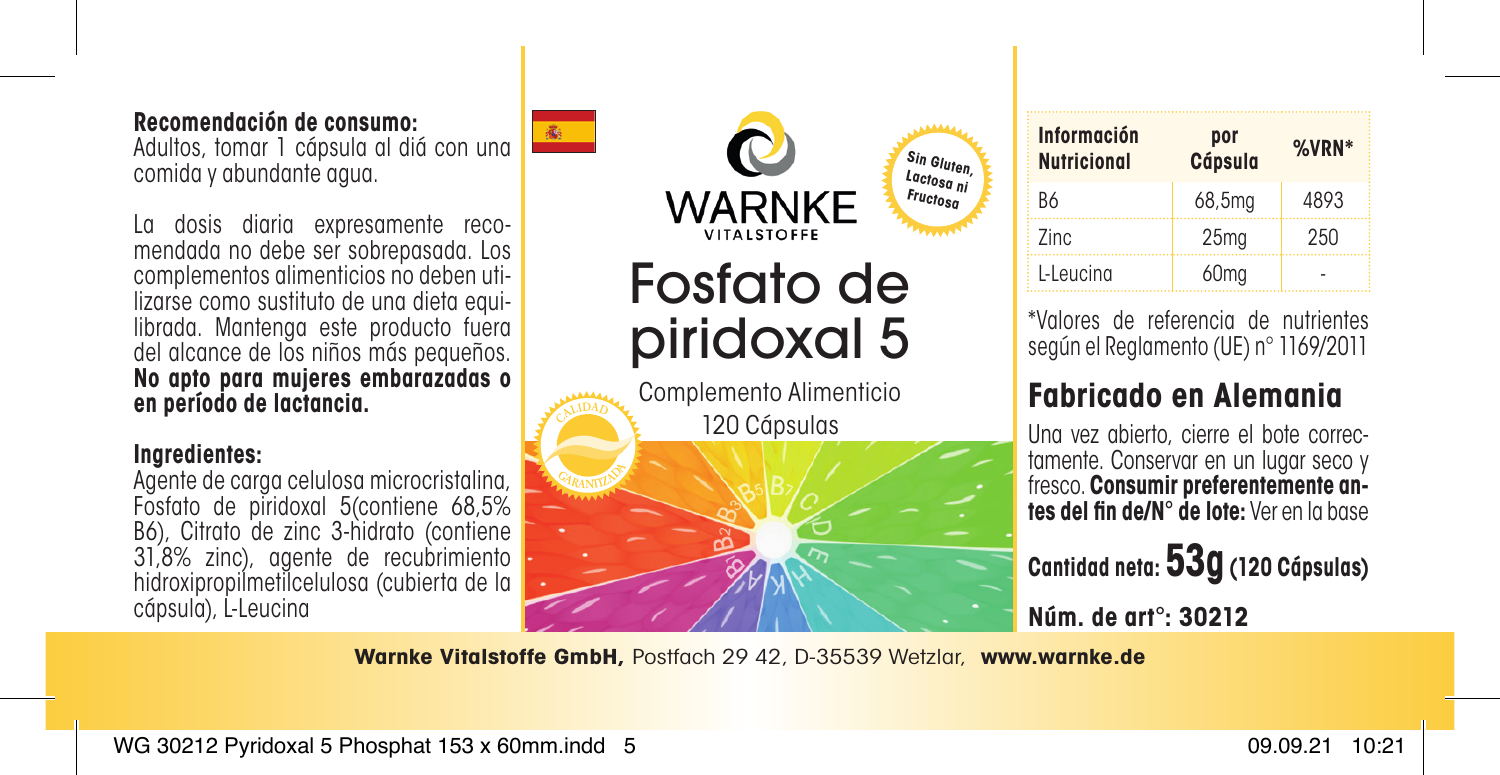#### Posologia consigliata:

Adulti, I capsula al giorno durante un pasto con molta acqua.

Non superare la dose giornaliera con- sigliata. Gli integratori alimentari non vanno intesi come sostituti di una dieta varia ed equilibrata e di uno stile di vita sano. Si prega di tenere questo prodotto fuori dalla portata<br>dei bambini. **Non adatto per donne** in gravidanza o durante il periodo d'allattamento.

Ingredienti:<br>Agente di carica cellulosa microcris-Agente di carica cellulosa microcris-<br>tallina, Piridossal 5 fosfato (contiene<br>68,5% B6), Citrato di zinco 3-idrato (contiene 31,8% zinco), agente di ri- vestimento idrossipropilmetilcellulosa (involucro della capsula), L-Leucina



| Contenuto | per<br>Capsula   | $%$ VNR* |
|-----------|------------------|----------|
| R6        | 68,5mg           | 4893     |
| Zinco     | 25 <sub>mg</sub> | 250      |
| L-Leucina | 60 <sub>mg</sub> |          |

\*Valori nutritivi di riferimento secondo il Regolamento (UE) n. 1169/2011

Chiudere bene il flacone una volta aperto. Conservare in un luogo asci utto e consumarsi preferibilmente entro la fine/N° lotto: Vedi sul fondo

Quantità netta: 53g (120 Capsule)

N° articolo: 30212